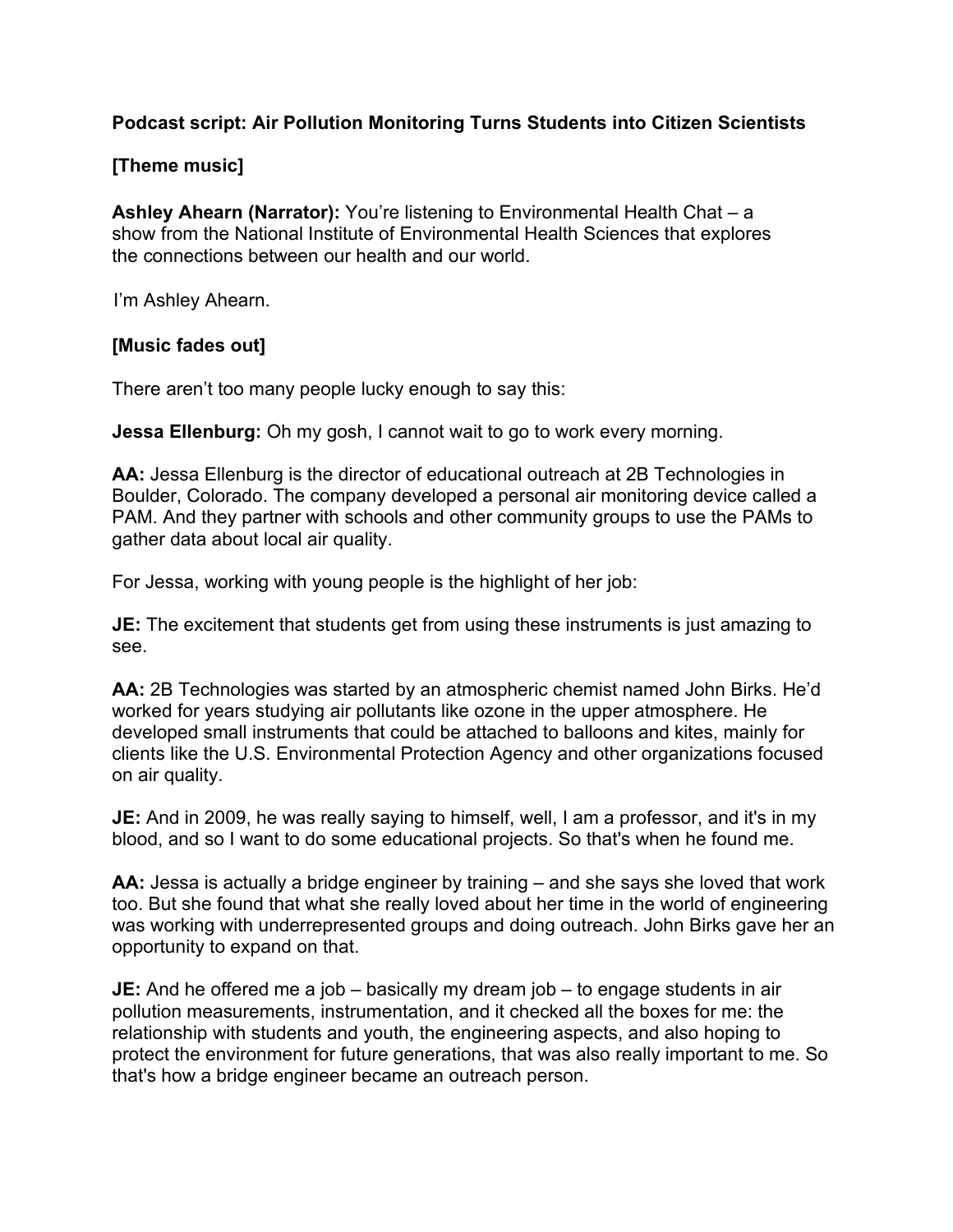**AA:** With the mobile PAM devices, 2B Technologies started AQTreks with a mission to engage citizen scientists – mainly students – in understanding the air quality in their surrounding environments.

 **JE:** So AQTreks allowed students to take mobile measurements of air pollution, design a study, think about where they thought air pollution might be high, and go there and check it out.

**AA (on tape):** That is so cool. So, you're basically empowering kids to be air pollution detectives.

**JE:** That is exactly what we're doing.

 **AA:** With grant money from the NIEHS they sent PAMs to almost 100 schools across the country. Students could then go out and sample the levels of CO2, carbon monoxide, and particulate pollution around their schools and neighborhoods.

 high and low levels based on their location. And then after they've collected their data, they can upload it online, and then go into their classroom and really deeply analyze their data and look at what they found. **JE:** And then we pair the personal air monitor with an AQTreks smartphone app. So the students, when they're doing their investigation, their information is being recorded, their pollution levels along with a map of where they've gone. So they can associate their

**AA:** And their findings were sometimes concerning…

 levels. So they were able to tell the facilities management people that there was not **JE:** For example, one school had an auto mechanic lab that they discovered was not properly ventilated – with high carbon monoxide levels and high particulate matter proper ventilation in that school.

**AA:** But Jessa says the data, across the board, shows that schools often have high levels of carbon dioxide, which is an indicator of poor ventilation.

 **JE:** And that has only become an increasing problem with COVID and ventilation in regard to COVID transmission. So I think in and of itself, the schools represent an interesting case of funding issues leading to kind of an environmental justice problem in their lack of ventilation.

 **AA:** Collecting data was empowering for students. Some were inspired to present their findings to administrators to make the case for better ventilation. In one school, students found that a faulty boiler in the boys locker room was leading to elevated levels of carbon monoxide. They told school officials about it, and the boiler was replaced.

But Jessa says her student scientists often faced roadblocks and excuses in response to their calls for action.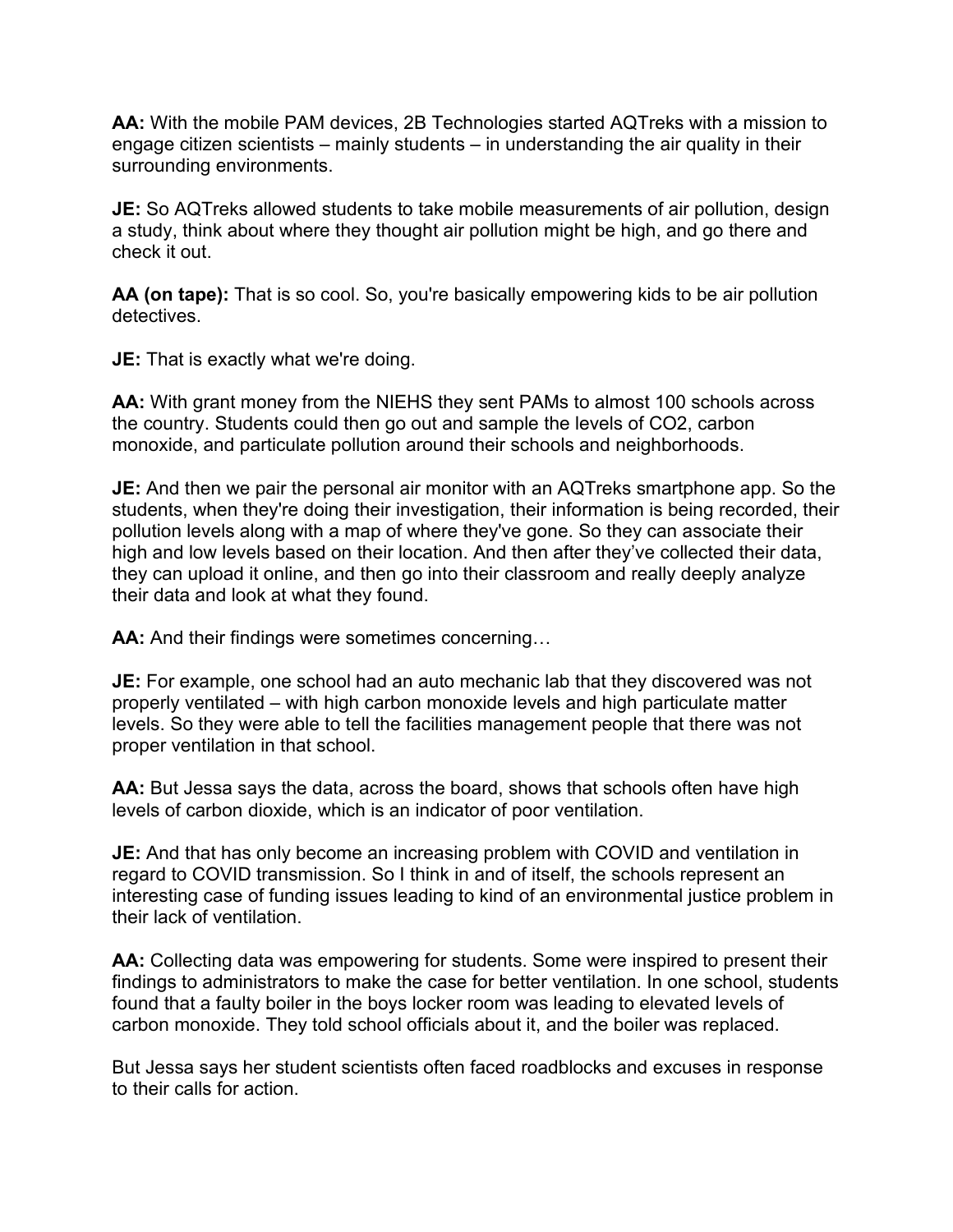it's been somewhat heartbreaking to see people discovering issues that don't get fixed. So I think that's a fundamental issue that needs to be addressed in schools across the **JE:** And it's quite depressing at times, because they don't have a lot of recourse. And United States is regular air monitoring, especially indoors, to determine if the building is operating properly for the safety and health of the occupants.

**AA**: Jessa does take heart the fact that over the decade plus that the PAMs have been in use, some students have gone on to become atmospheric chemists and environmental policymakers themselves.

Citizen science has long been met with skepticism from the established scientific community. Is the data reliable if untrained people are collecting it? Or do the results have merit if they're not peer reviewed?

 charge to schools and other community groups. Then, between deployments, the Jessa says 2B Technologies prioritizes sound science and data collection. The PAMs are a highly advanced and expensive device. But the company loans them free of company checks and recalibrates the devices.

 Jessa says it's important to ensure the data is robust so it stands up to scrutiny from parties that may be held accountable, depending on the findings.

 From a business standpoint, this kind of work – developing expensive technologies and loaning them out for free – won't necessarily make you profitable.

 schools and communities. It has allowed us to focus on things that perhaps a company our realm as an instrument manufacturer, seeing the effects that it has had on the people that we've served with the funding has been incredible. **JE:** All of the funding from NIEHS has been really quite pivotal in what we've done with wouldn't normally be able to focus on because of trying to focus on the bottom line. In

**AA**: 2B Technologies was recently awarded a new grant from NIEHS to expand their programming beyond schools. Now, they're developing citizen science monitoring programs in five communities across the country, including one international location. They'll be sending their PAMs to the Navajo Nation, an environmental justice community in the city of Atlanta, and others, to gather air pollution data.

 For Jessa, it's about getting people connected to their environment – and their health – it easier for students to understand their world – and take action. through data. And presenting that data using maps and other accessible ways to make

## **[Exit music comes up]**

 **JE:** Just make the measurements so that people start to understand what's happening. The place we can help the most is making instrumentation that can produce high quality